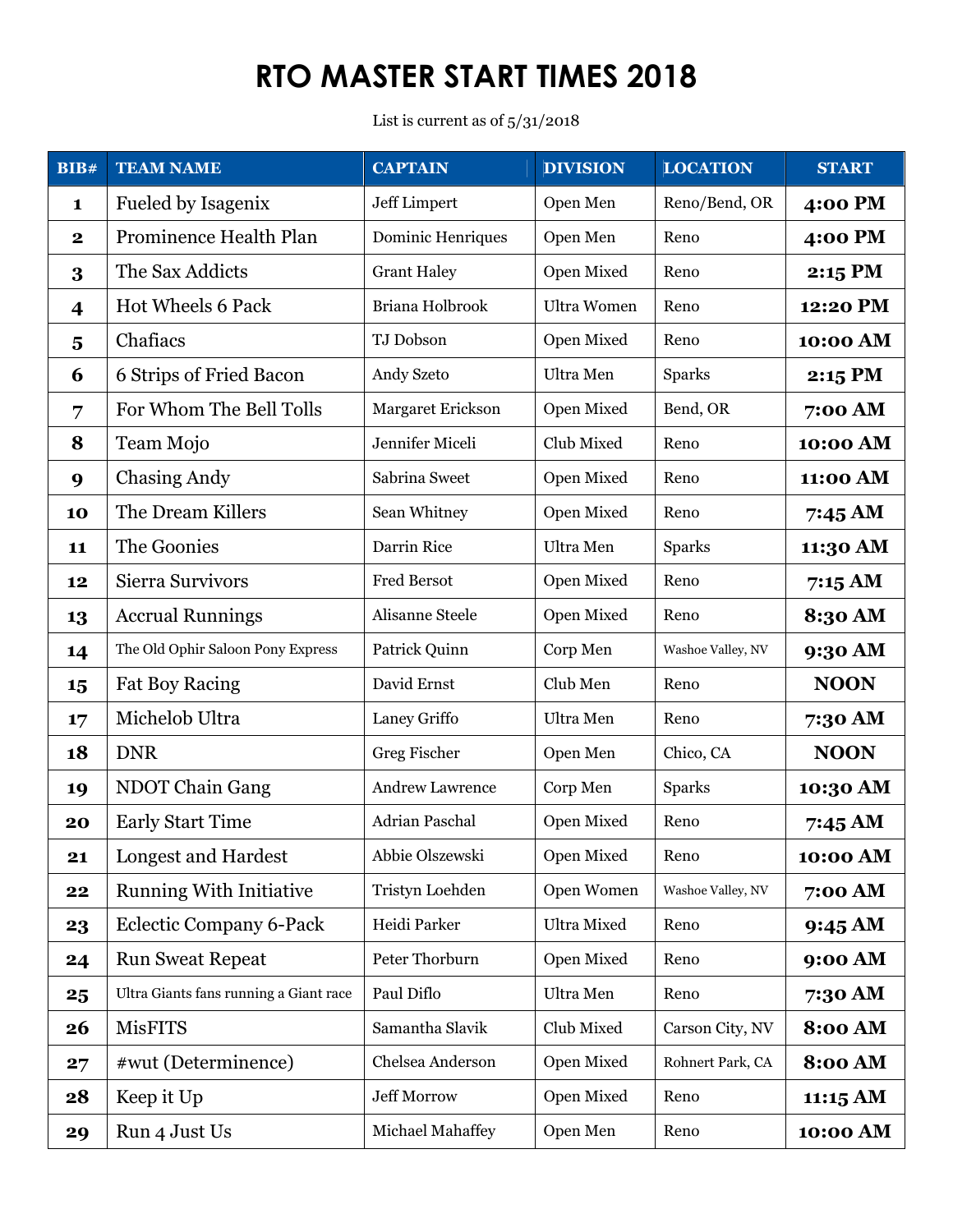| <b>BIB#</b> | <b>TEAM NAME</b>                    | <b>CAPTAIN</b>                  | <b>DIVISION</b>      | <b>LOCATION</b>  | <b>START</b>   |
|-------------|-------------------------------------|---------------------------------|----------------------|------------------|----------------|
| 30          | <b>LUMOS Pavement Inspectors</b>    | Debby Hunter                    | Corp Mixed           | Reno             | 7:15 AM        |
| 31          | <b>BDJ</b> Torts Illustrated        | Deebe Cooke                     | Open Mixed           | Reno             | 7:30 AM        |
| 32          | ITS Logistics - Expedited Shipping  | <b>Robert Derbyshire</b>        | Corp Mixed           | Reno             | 7:30 AM        |
| 33          | <b>ITS Logistics - Next Day</b>     | Robert Derbyshire               | Corp Mixed           | Reno             | 7:30 AM        |
| 34          | <b>Reno RUNegades</b>               | <b>Ryan Nelson</b>              | Open Men             | Reno             | 2:15 PM        |
| 35          | Dope Mobbing Jackasses              | <b>Charlene Rutt</b>            | <b>Ultra Mixed</b>   | <b>Sparks</b>    | 7:30 AM        |
| 36          | This Ain't EasyBut We Are           | Amanda Kuykendall               | Open Mixed           | Upland, CA       | 7:30 AM        |
| 37          | <b>Beef Cakes</b>                   | Kathryn Benson                  | Open Women           | Eureka, NV       | 8:30 AM        |
| 38          | Kaia Girls Gone Miles               | Katie McCrosky                  | Club Women           | Gardnerville, NV | 7:15AM         |
| 39          | Team Slap & Tickle                  | Tony Enguita & Molly McCue      | Open Mixed           | Reno             | 10:15 AM       |
| 40          | 7 Sacks & 5 Racks                   | Brandi Richmond                 | Open Mixed           | Reno             | 8:15 AM        |
| 41          | 5:20 We Mermaid For Each Other      | Kari Benoy                      | Club Women           | Reno             | 9:00 AM        |
| 42          | Old Rusty Mental and Tired (ORMAT)  | Jennifer McDougall              | Open Mixed           | Reno             | <b>8:00 AM</b> |
| 43          | Sole Sisters                        | Sue Fahami                      | <b>Masters Women</b> | Reno             | 7:15 AM        |
| 44          | Defend Nevada                       | Courtney Willson                | Open Men             | Reno             | 8:45 AM        |
| 45          | <b>Reno Dance Company</b>           | Brianna Odonnell                | Corp Mixed           | Reno             | 8:45 AM        |
| 46          | 5:20 Honeys                         | Tonya Clements                  | Club Women           | Reno             | 7:00 AM        |
| 47          | <b>Running Jokes</b>                | Christy Ulrich                  | Open Mixed           | Las Vegas        | 9:30 AM        |
| 48          | <b>Ultra Sechs</b>                  | <b>Becky Solomon</b>            | <b>Ultra Mixed</b>   | Reno             | 7:30 AM        |
| 49          | The BE Team                         | Daniel Pike                     | Corp Mixed           | Reno             | 8:30 AM        |
| 50          | Six in one half dozen in the other  | Michelle Neff-McCormack         | Open Mixed           | Reno             | 7:45AM         |
| 51          | <b>Generation Gap</b>               | Denise Holladay                 | Open Men             | <b>Sparks</b>    | 11:00 AM       |
| 52          | Why did I agree to do this again??? | Morgan Brantner                 | Open Mixed           | Reno             | 7:00 AM        |
| 53          | The Sinister Six                    | Russell Aaron                   | Ultra Men            | Reno             | 11:30 AM       |
| 54          | Scrambled Legs & Achin'             | Rachel Morman & Jim Morman      | Open Mixed           | Reno             | 7:15AM         |
| 55          | Chafing the Dream                   | Kristen Hamel                   | Open Mixed           | Reno             | <b>8:00 AM</b> |
| 56          | <b>Hope Steeple Chasers</b>         | Conway Wells                    | Open Men             | Reno             | 11:15 AM       |
| 57          | Jane's Last Legs                    | Alvaro Maldonado & Eleni Murphy | Corp Mixed           | Sun Valley, NV   | 7:15AM         |
| 58          | <b>Run Your Grass Off</b>           | Ben Veloz                       | Open Mixed           | Pahrump, NV      | 10:00 AM       |
| 59          | Gym Class Zeros                     | Lindsey Batavia                 | Open Mixed           | Reno             | 9:00 AM        |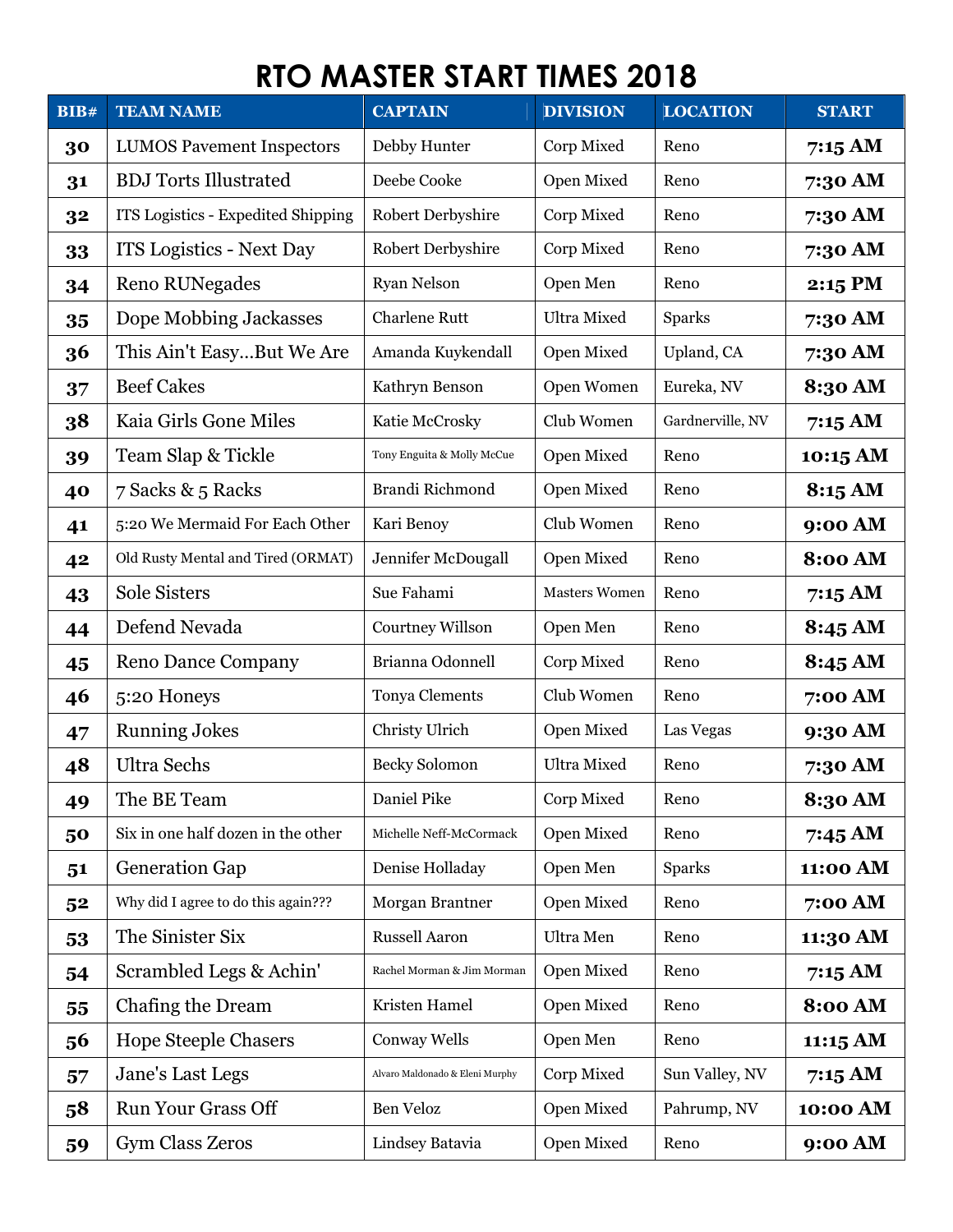| BIB# | <b>TEAM NAME</b>                                                  | <b>CAPTAIN</b>                 | <b>DIVISION</b>    | <b>LOCATION</b> | <b>START</b>      |
|------|-------------------------------------------------------------------|--------------------------------|--------------------|-----------------|-------------------|
| 60   | Easy B and the Toe Jam Crew                                       | Erin Chichlowski & Blake Easby | Open Men           | Reno            | 9:00 AM           |
| 61   | We Run this Mutha                                                 | Susana Alcala                  | Club Men           | <b>Sparks</b>   | 7:00 AM           |
| 62   | <b>Speedy Snot Rockets</b>                                        | Kimberly Hull                  | Open Mixed         | Reno            | 9:30 AM           |
| 63   | <b>Girls Gone ULTRA</b>                                           | Ashley Hall                    | <b>Ultra Women</b> | Reno            | 9:45 AM           |
| 64   | Where's Walden                                                    | <b>Robert Gaedtke</b>          | Open Mixed         | Reno            | 11:15 AM          |
| 65   | O-Faces                                                           | Melissa Stearns                | Open Mixed         | Reno            | 9:15 AM           |
| 66   | <b>Absolut Runners</b>                                            | Lora Carlson                   | Open Mixed         | Reno            | 11:15 AM          |
| 67   | Nevertheless She Persisted (I'm with her and her and her and her) | Mary Morton                    | Open Women         | Reno            | 7:00 AM           |
| 68   | <b>Reno's Okayest Runners</b>                                     | Amy Barthel                    | Open Mixed         | Reno            | 7:15AM            |
| 69   | <b>Half Minds</b>                                                 | Rebecca Rhodes                 | Open Men           | Menlo Park, CA  | 8:30 AM           |
| 70   | Ultrachangos                                                      | Jesus Pulido                   | Ultra Men          | Reno            | 11:30 AM          |
| 71   | Cobra KaiSweep the Leg                                            | Dan Davis                      | Open Men           | <b>Sparks</b>   | 8:45 AM           |
| 72   | Six Pack                                                          | Andrea Keife                   | Ultra Men          | Reno            | 12:20 PM          |
| 73   | Van eNVy                                                          | Nicole Kattelman               | Open Mixed         | Reno            | 7:45 AM           |
| 74   | Hot and dirty dozen                                               | Ashlie Teixeira-Smith          | Open Mixed         | Reno            | 11:45 AM          |
| 75   | <b>Manogue Milers</b>                                             | Gary Glogovac                  | Open Mixed         | Reno            | 8:45 AM           |
| 76   | Run-Weiser                                                        | John Lockwood                  | Open Mixed         | Schurz, NV      | 9:30 AM           |
| 77   | #UpForWhatever                                                    | Rebekah Woolsey                | Open Mixed         | Fernley, NV     | 7:00 AM           |
| 78   | X-Feds                                                            | Fernando Orozco                | Ultra Men          | Reno            | $9:45 \text{ AM}$ |
| 79   | Kaia Girls Gone 178 Miles                                         | Anne Miller                    | Club Women         | Minden, NV      | 7:15 AM           |
| 80   | 5 miles not Frowns                                                | Tony Curatolo                  | Open Men           | Reno            | 8:15 AM           |
| 81   | Performance Enhancing Druggists                                   | Erika Gardiner                 | Open Mixed         | Reno            | <b>8:00 AM</b>    |
| 82   | Girls Night Out                                                   | Leah Sherbondy                 | Open Women         | <b>Sparks</b>   | 8:30 AM           |
| 83   | <b>Aches N Bacon</b>                                              | <b>Raymond Martinez</b>        | Open Mixed         | Reno            | 7:45 AM           |
| 84   | WCSO runs on coffee and ammo                                      | <b>Justine DeLacy</b>          | Corp Mixed         | Reno            | 7:45 AM           |
| 85   | Train Wreck'd                                                     | Nicholl Johnson                | Corp Mixed         | Reno            | 7:15AM            |
| 86   | <b>Hella Fancy</b>                                                | Paul Fleming                   | Open Men           | Reno            | 7:45 AM           |
| 87   | Miserable People Shuffling Up Hills                               | Christopher Chadwick           | Open Mixed         | Reno            | 8:15 AM           |
| 88   | Oh Van Where Art Thou?                                            | Michelle Martinez              | Open Mixed         | Ventura, CA     | 9:30 AM           |
| 89   | <b>Excuses Excuses</b>                                            | John Mortensen                 | Open Mixed         | Reno            | 10:00 AM          |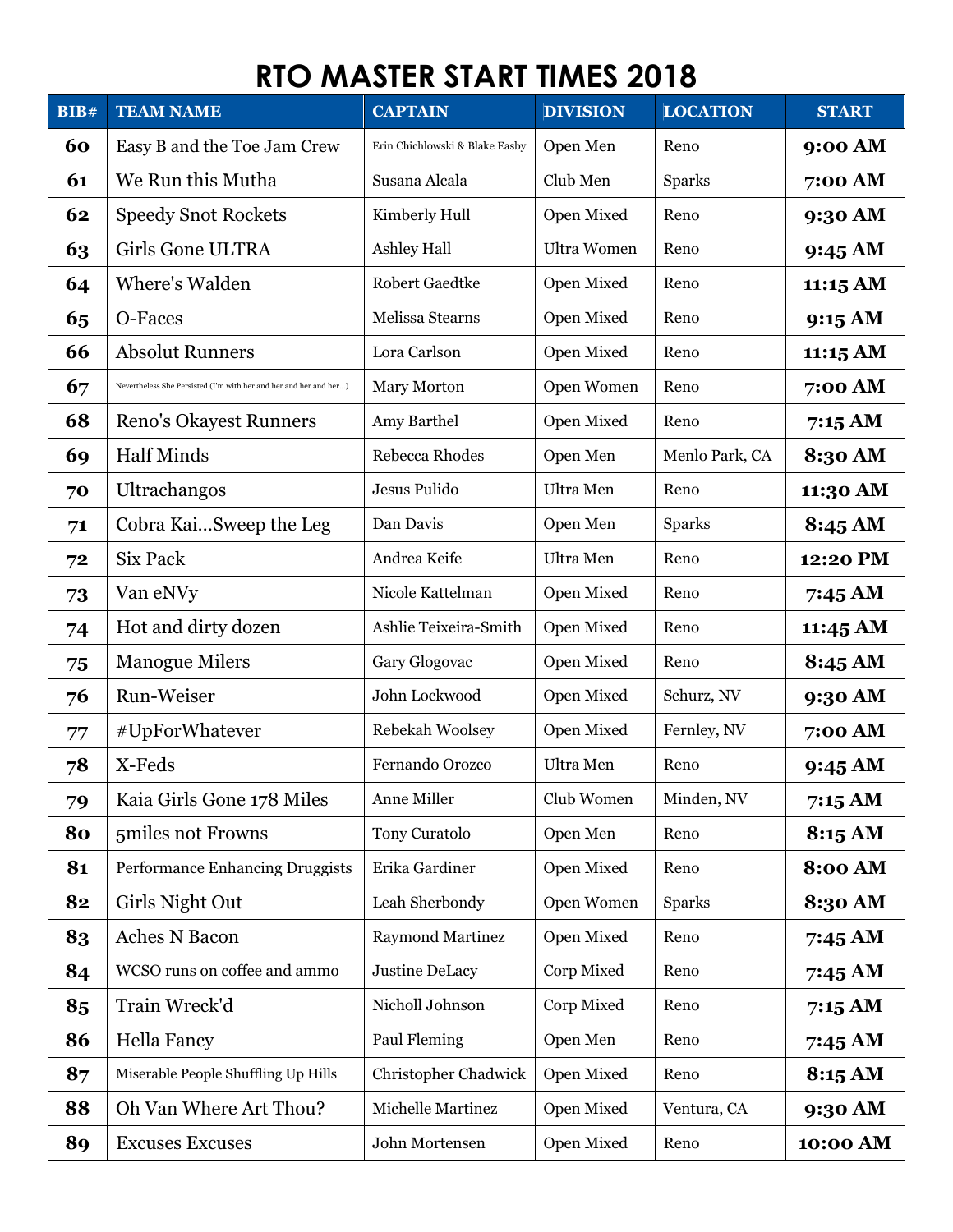| <b>BIB#</b> | <b>TEAM NAME</b>                                   | <b>CAPTAIN</b>                  | <b>DIVISION</b>    | <b>LOCATION</b>   | <b>START</b>       |
|-------------|----------------------------------------------------|---------------------------------|--------------------|-------------------|--------------------|
| 90          | Kill Hill vol 6                                    | Melissa Lazzarini               | <b>Ultra Mixed</b> | Reno              | 9:45 AM            |
| 91          | Here For The SWAG                                  | Katie Mathews                   | Open Men           | Fallon, NV        | 9:15 AM            |
| 92          | Wood Rodgers Inc.                                  | <b>Brian Martinezmoles</b>      | Corp Mixed         | Reno              | 9:30 AM            |
| 93          | <b>Thong Distance Runners</b>                      | <b>Courtnee Allen</b>           | Open Women         | Reno              | 8:30 AM            |
| 94          | <b>Toros</b>                                       | <b>Meghan Roberts</b>           | Open Women         | Cardiff, CA       | 11:00 AM           |
| 95          | Normal People Would Drive                          | Katie Dunbar                    | Open Mixed         | Lafayette, OR     | 8:15 AM            |
| 96          | <b>ABC</b> Fire                                    | Greta Brown                     | Open Mixed         | <b>Sparks</b>     | 10:30 AM           |
| 97          | <b>Super Slow Smash Brothers</b>                   | Danielle Landis                 | Open Mixed         | Reno              | 9:15 AM            |
| 98          | Nevada Bugs & Butterflies                          | Angela Hornsby                  | Open Mixed         | Blacksburg, VA    | 10:15 AM           |
| 99          | 12 Aces Running                                    | Wendy O'Steen-Wilson            | Open Men           | Washoe Valley, NV | 7:15AM             |
| 100         | Teacher Ditch Day: Heroes by Day, Runners by Night | <b>Richard Clark</b>            | Corp Mixed         | Reno              | 9:00 AM            |
| 101         | Nothing Beats 6 Great Pairs of L'eggs-Skinnies 6.0 | Todd Wright                     | Ultra Men          | Reno              | 12:20 PM           |
| 102         | <b>None Shall Pass</b>                             | Christopher Linton              | Open Mixed         | Reno              | 8:15 AM            |
| 103         | Hamiltonians                                       | Errol Smith                     | Open Men           | Sparks            | 8:15 AM            |
| 104         | <b>Just Chaffing Our Dreams</b>                    | <b>Andrew Pierson</b>           | Open Men           | Newcastle, CA     | 10:30 AM           |
| 105         | The Race Squared                                   | <b>Richard Egger</b>            | Open Mixed         | Reno              | 9:15 AM            |
| 106         | Cirque de Sore Legs                                | Lisa Schmidt                    | Open Mixed         | <b>Sparks</b>     | <b>8:00 AM</b>     |
| 107         | #SSOB                                              | Jessica Rodarte & Janel Shodeen | Open Mixed         | Fernley, NV       | 7:00 AM            |
| 108         | <b>Back from the Dead</b>                          | Samantha DeRicco                | Open Mixed         | Reno              | 7:45 AM            |
| 109         | Battle Born Booze Brigade                          | Evan Colletti                   | Open Mixed         | Reno              | 8:45 AM            |
| <b>110</b>  | Yahoozies                                          | Donna Woody                     | Open Mixed         | Reno              | 7:30 AM            |
| 111         | <b>BattleBorn CrossFit</b>                         | Jennie Fong & Cory Henderson    | Open Mixed         | Reno              | 9:00 AM            |
| 112         | Never get into a van with strangers!               | Vas Kamyshanov                  | Open Mixed         | Reno              | 9:30 AM            |
| 113         | Woodburn and Wedge                                 | Jeri Adams                      | Open Mixed         | Reno              | 10:30 AM           |
| 114         | <b>Balls Bounce and Tutus Flounce</b>              | Kaycee Green                    | <b>Ultra Mixed</b> | Reno              | 7:30 AM            |
| 115         | Buns on the Run                                    | <b>Lindsey Kreller</b>          | Open Women         | Wadsworth, NV     | 7:15AM             |
| 116         | East Fork Firefighters Local 3726                  | <b>Nick Summers</b>             | Corp Men           | Minden, NV        | 11:15 PM           |
| 117         | <b>Clever Name Pending</b>                         | Jessica Palmer                  | Open Mixed         | Reno              | 8:30 AM            |
| <b>118</b>  | <b>Run to Overcome</b>                             | Misty Reid                      | Open Mixed         | <b>Sparks</b>     | $11:45 \text{ AM}$ |
| 119         | Feelin' Icky                                       | Alexis Niemann                  | Open Mixed         | <b>Sparks</b>     | 7:30 AM            |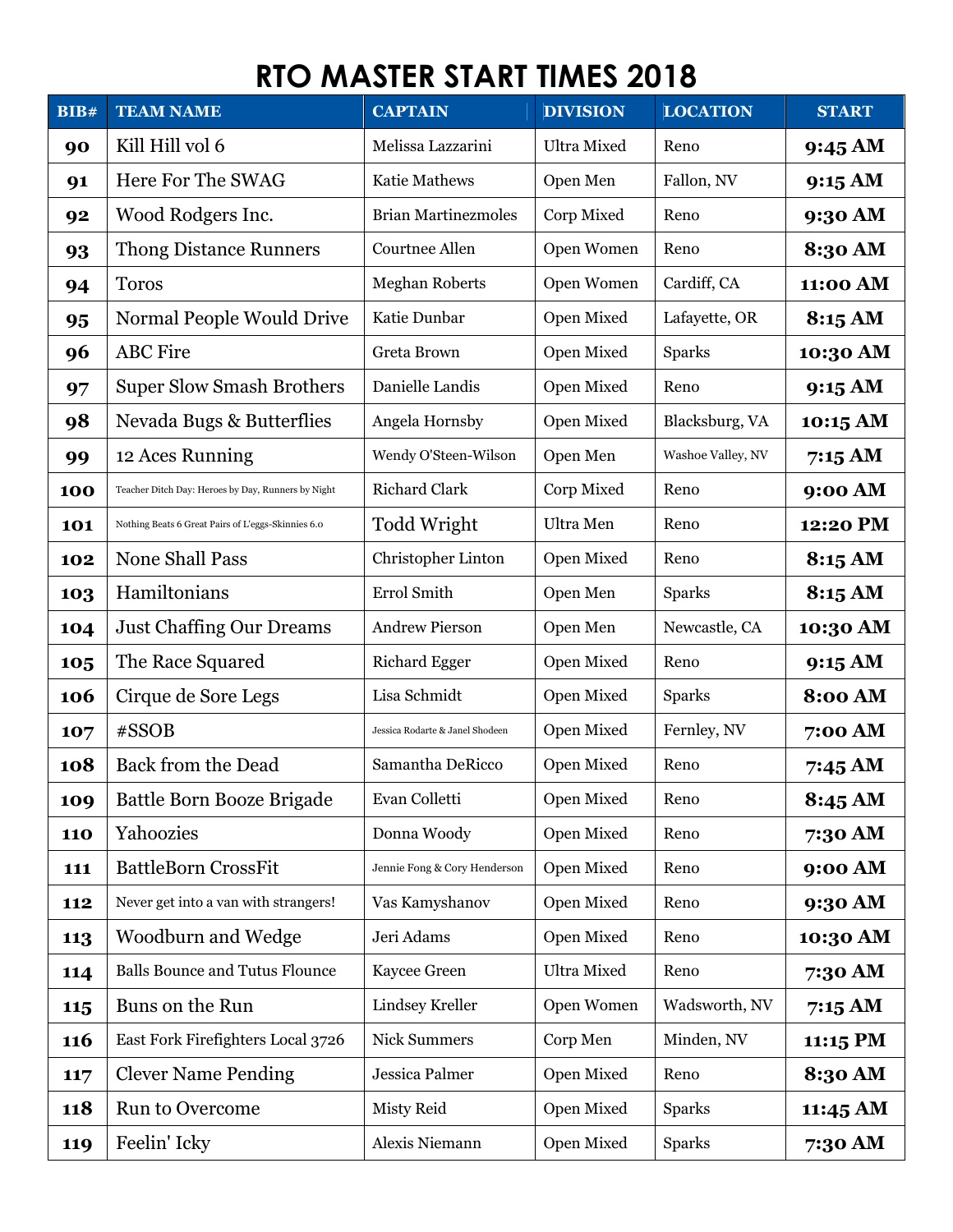| BIB# | <b>TEAM NAME</b>                                 | <b>CAPTAIN</b>                   | <b>DIVISION</b> | <b>LOCATION</b>    | <b>START</b>   |
|------|--------------------------------------------------|----------------------------------|-----------------|--------------------|----------------|
| 120  | Snail Trail                                      | <b>Casey Pinkston</b>            | Open Men        | Reno               | 10:15 AM       |
| 121  | Roadkill Café                                    | Rhonda Beadell                   | Open Mixed      | <b>Sparks</b>      | 11:45 AM       |
| 122  | 4th and 178 to score a homerun                   | Erick Sperske                    | Open Mixed      | Reno               | 9:00 AM        |
| 123  | Huff N Puff                                      | Ryan Orolfo                      | Open Mixed      | <b>Sparks</b>      | 7:45 AM        |
| 124  | HamULTRonians                                    | Del Jackson                      | Ultra Men       | Reno               | 8:45 AM        |
| 125  | Nice Asphalt                                     | Jaime Whisler                    | Open Mixed      | <b>Sparks</b>      | 8:45 AM        |
| 126  | Nice Asphalt Too                                 | Jaime Whisler                    | Open Mixed      | Sparks             | 8:45 AM        |
| 127  | Tryin' not to be                                 | Christina Abina                  | Open Mixed      | <b>Sparks</b>      | 7:00 AM        |
| 129  | <b>Flaming Bunnies of Doom</b>                   | Jolene Maynard                   | Open Mixed      | Reno               | 7:45 AM        |
| 131  | <b>Cross Country Conductors</b>                  | Jacob Fleming & Julia Lee        | Corp Men        | Reno               | 8:30 AM        |
| 132  | <b>FirstService Residential FastSlow Runners</b> | Melissa Ramsey & Cameron Starner | Corp Mixed      | Reno               | <b>8:00 AM</b> |
| 133  | Sloths: We'd Rather Be Napping                   | Matt Larsen                      | Open Mixed      | Idaho Falls, ID    | 8:15 AM        |
| 134  | Powered By Super Burrito                         | Karen Purcell                    | Open Mixed      | Reno               | 9:15 AM        |
| 135  | <b>Risk Lovers</b>                               | Tim Eisenmann                    | Ultra Men       | New York City, NY  | 11:30 AM       |
| 136  | Maui Brewing Running Team                        | Therese Olsen & Ineika Collins   | Open Mixed      | Citrus Heights, CA | <b>8:00 AM</b> |
| 137  | Me Run You Long Time                             | Danielle and Kreston Eaton       | Open Mixed      | Reno               | 7:00 AM        |
| 138  | Sweat, Regret and Oxygen Debt                    | Erika Stack                      | Open Mixed      | Reno               | 9:15 AM        |
| 139  | <b>Blood Sweat &amp; Beers</b>                   | Kourtney Bolz                    | Club Mixed      | <b>Sparks</b>      | 7:00 AM        |
| 140  | The Runaways                                     | Ronal Guerrero                   | Open Mixed      | Reno               | <b>8:00 AM</b> |
| 141  | Inch by Angry Inch                               | Dale Keller                      | Open Men        | Reno               | 10:30 AM       |
| 142  | Las Mamacitas                                    | Shelley Sedano & Lacey Szekely   | Open Women      | <b>Sparks</b>      | 8:15 AM        |
| 143  | <b>Free Range Chicks</b>                         | Rebecca Parkin                   | Open Women      | Reno               | 9:00 AM        |
| 144  | The B.A. Nodes                                   | Laura Townsend                   | Open Mixed      | Reno               | 8:15 AM        |
| 145  | Wingfield Swings                                 | Lindsay Della Volpe              | Open Mixed      | <b>Sparks</b>      | 11:00 AM       |
| 146  | Wakeup Six                                       | Nicholas Martin                  | Ultra Men       | Truckee, CA        | 12:20 PM       |
| 147  | <b>Breakup Six</b>                               | Nicholas Martin                  | Ultra Men       | Truckee, CA        | 12:20 PM       |
| 148  | Makeup Six                                       | Nicholas Martin                  | Ultra Men       | Truckee, CA        | 12:20 PM       |
| 149  | PÜP                                              | Matt Shaw                        | Open Mixed      | Reno               | 8:15 AM        |
| 150  | <b>Fossil Fever</b>                              | <b>Bob Christensen</b>           | Corp Men        | Reno               | <b>8:00 AM</b> |
| 151  | The Whistle Tips                                 | Nancy Somers                     | Open Mixed      | Washoe Valley, NV  | 8:30 AM        |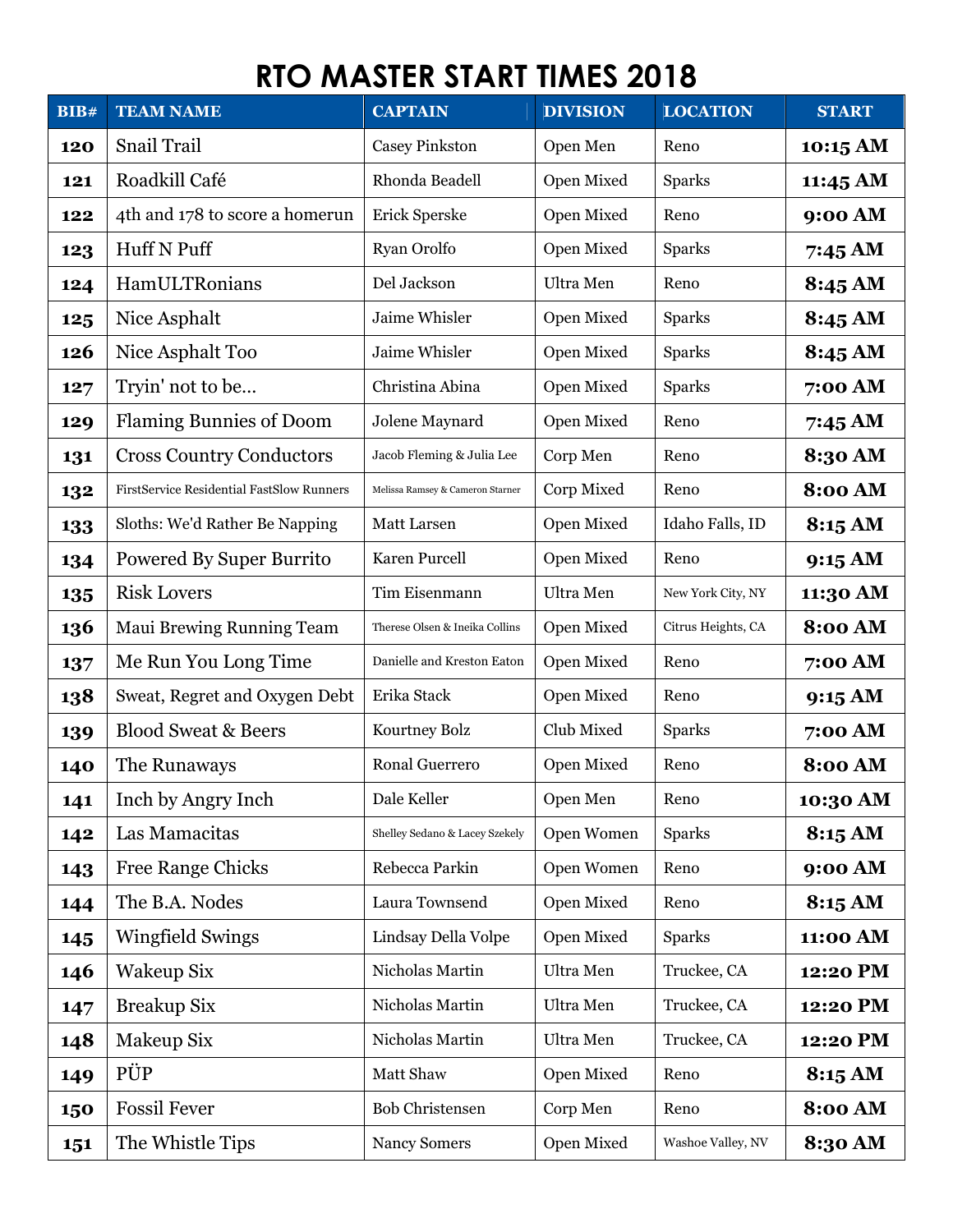| BIB# | <b>TEAM NAME</b>                                   | <b>CAPTAIN</b>                          | <b>DIVISION</b>    | <b>LOCATION</b> | <b>START</b>   |
|------|----------------------------------------------------|-----------------------------------------|--------------------|-----------------|----------------|
| 152  | <b>Scattered Daisies</b>                           | Tina Montella                           | Open Women         | Reno            | 7:45 AM        |
| 153  | WTF: Witness the Fitness                           | Jonathan Crane                          | Open Men           | Reno            | 10:30 AM       |
| 154  | <b>Elk Grove Ultras</b>                            | <b>Joel Brandt</b>                      | Ultra Men          | Elk Grove, CA   | 11:30 AM       |
| 155  | Lolly's Follies                                    | Clara Stamulis                          | Open Mixed         | Reno            | 7:00 AM        |
| 156  | <b>Stinkin' Sneakers</b>                           | Paula Berry                             | Open Mixed         | Reno            | 7:00 AM        |
| 157  | Chafing the Dream: The O.G.                        | Chelsea Suschena                        | Open Mixed         | Reno            | <b>8:00 AM</b> |
| 158  | <b>Ultra Tahoe Rim Jobbers</b>                     | Amy Laster                              | <b>Ultra Mixed</b> | Reno            | 9:45 AM        |
| 159  | Kiss my Assphault                                  | <b>Stacy Ernest</b>                     | Open Mixed         | Sparks          | <b>8:00 AM</b> |
| 160  | Lush Puppies                                       | Kurn Ma                                 | Open Men           | Boston, MA      | <b>8:00 AM</b> |
| 161  | <b>AWOL Tahoe</b>                                  | Amy Riley                               | Open Mixed         | Reno            | 7:45 AM        |
| 162  | OB GYN Kenobi                                      | Jeff Snyder                             | Open Men           | Reno            | 9:30 AM        |
| 163  | <b>Identity Crisis</b>                             | Casey McClintock                        | Open Men           | Orangevale, CA  | 9:30 AM        |
| 164  | We Said We'd Never Do This Again?                  | Daniel Rotter                           | Open Mixed         | Reno            | 8:30 AM        |
| 165  | Eide Bailly LLP                                    | Stephanie Berggren & Alli Nagel         | Corp Mixed         | Reno            | 8:15 AM        |
| 166  | <b>Valley Girls</b>                                | <b>Anne Ring</b>                        | Open Women         | Durham, CA      | <b>NOON</b>    |
| 167  | Sagan Design Group                                 | Gary Furumoto                           | Corp Mixed         | Reno            | 7:00 AM        |
| 168  | Pound the Ground                                   | Arun Gnanavel                           | <b>Ultra Mixed</b> | Carson City, NV | 9:45 AM        |
| 169  | Pirates of the Car-Be-In: Dead Man's Chafe         | Emmanuelle Garcia-Rider & America Davis | Open Mixed         | Reno            | 7:15 AM        |
| 170  | By now we should know better - Kaia FIT South Reno | <b>Allison Martin</b>                   | Club Women         | Reno            | 7:15 AM        |
| 171  | Optum                                              | Robert Corbin                           | Open Mixed         | Reno            | <b>8:00 AM</b> |
| 172  | Chafed and confused                                | Jennifer Peterson                       | Open Women         | Reno            | 8:15 AM        |
| 173  | Clark/Sullivan Construction                        | <b>Todd Miknus</b>                      | Open Mixed         | <b>Sparks</b>   | 9:15 AM        |
| 174  | <b>Team Awesomely Moist</b>                        | Cody Heimerdinger                       | Open Mixed         | Reno            | 7:30 AM        |
| 175  | Soles of Mischief                                  | <b>Matthew Sewell</b>                   | Ultra Men          | Reno            | 11:30 AM       |
| 176  | Sierra Nevada Corporation                          | <b>Jillian Trimmer</b>                  | Corp Mixed         | <b>Sparks</b>   | 11:15 AM       |
| 177  | Suck It Up Buttercup #351                          | Liz O'Neal                              | Club Mixed         | Reno            | 9:30 AM        |
| 178  | Running Giants Fans Running a Giant Race           | Robert Amich                            | Open Men           | <b>Sparks</b>   | 8:30 AM        |
| 179  | Raising the EBARA                                  | James Grunstead & Deona Klonicke        | Corp Mixed         | <b>Sparks</b>   | <b>8:00 AM</b> |
| 181  | <b>Mission Senior Living</b>                       | Sarah Green                             | Corp Mixed         | Carson City, NV | 7:30 AM        |
| 182  | 2nd Stringers                                      | Alison Bohlander                        | <b>Ultra Mixed</b> | Reno            | 9:45 AM        |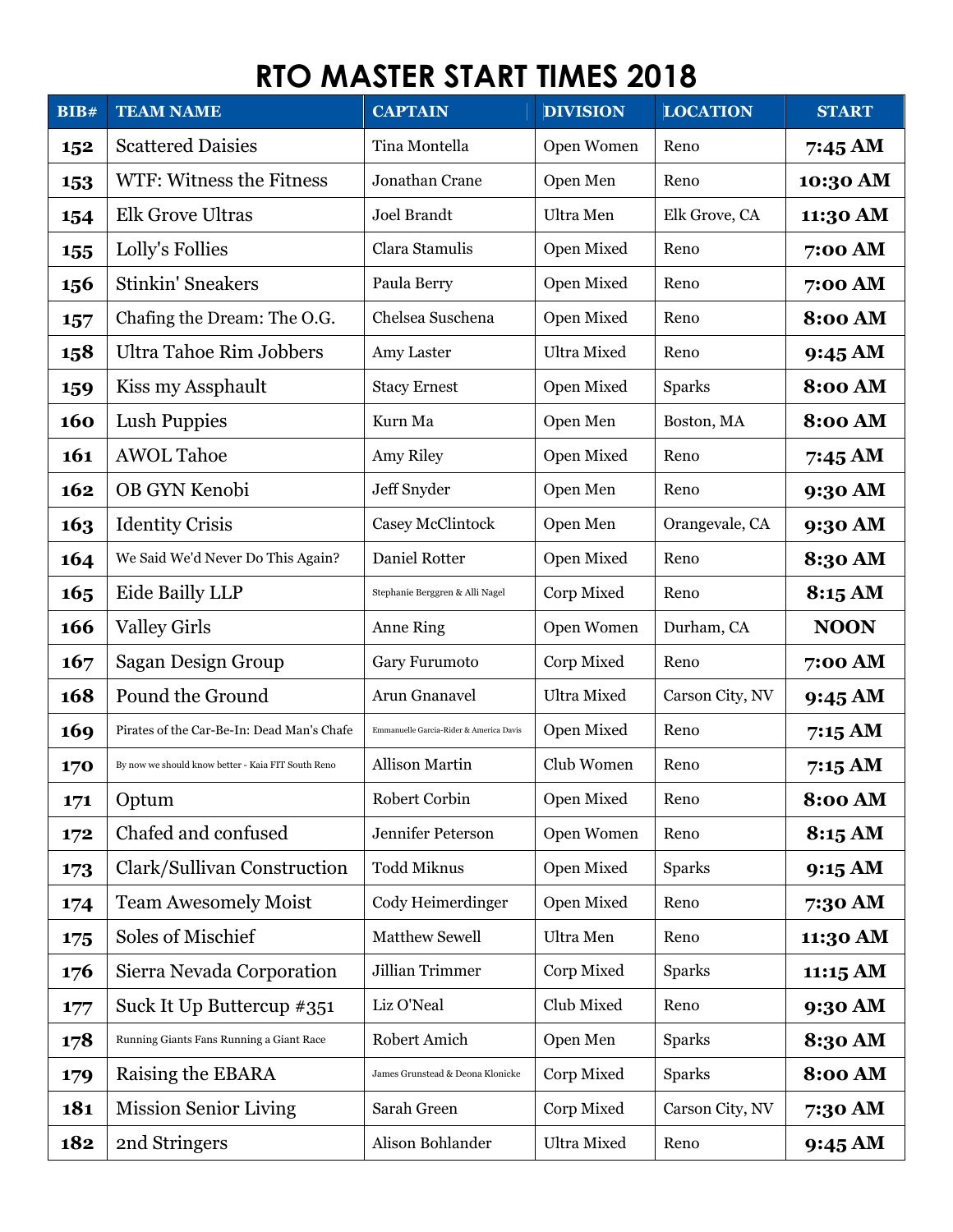| BIB# | <b>TEAM NAME</b>                       | <b>CAPTAIN</b>               | <b>DIVISION</b>    | <b>LOCATION</b>   | <b>START</b>       |
|------|----------------------------------------|------------------------------|--------------------|-------------------|--------------------|
| 183  | WildernessDadlete                      | Mike Aiazzi                  | Open Men           | <b>Sparks</b>     | 8:15 AM            |
| 184  | Like Fun Only Different                | Johnny Hunt                  | Corp Mixed         | Reno              | 7:00 AM            |
| 185  | Shart-T-O                              | Sara Morris                  | Open Mixed         | Reno              | 8:45 AM            |
| 186  | Running on sas                         | Michael Sperske              | Open Mixed         | Reno              | <b>8:00 AM</b>     |
| 187  | <b>Hot and Bothered</b>                | Mark Williams                | Open Mixed         | Reno              | 12:40 PM           |
| 188  | Can You Beer Me, Now?                  | Natasha Mulqueen             | Open Mixed         | <b>Sparks</b>     | 8:45 AM            |
| 189  | Double Edge Fitness                    | Joel Cochran                 | Open Mixed         | Reno              | 10:30 AM           |
| 190  | <b>Worst Case Scenario</b>             | Jon Fry                      | Ultra Men          | Dayton, NV        | 8:45 AM            |
| 191  | <b>Hugs Not Kills</b>                  | Mike Fraley & Rob Moore      | Open Mixed         | Reno              | 10:15 AM           |
| 192  | Where there's a Will, there's a way    | Kristen Dorn                 | Open Mixed         | Reno              | 9:30 AM            |
| 193  | <b>Your Pace or Mine</b>               | Tara Bowlby                  | Corp Mixed         | Reno              | 7:00 AM            |
| 194  | <b>ERTO</b>                            | <b>Hope Castro</b>           | Open Mixed         | Reno              | 7:30 AM            |
| 195  | <b>Running Late</b>                    | <b>Amber Snow</b>            | Open Mixed         | Reno              | 7:00 AM            |
| 196  | <b>Aratas Wine</b>                     | Linda Willits                | Open Mixed         | Reno              | $11:45 \text{ AM}$ |
| 197  | <b>UNR Med RTO</b>                     | Ranna Nash                   | Corp Mixed         | Reno              | 7:00 AM            |
| 198  | <b>Run Run Breakfast Burrito</b>       | <b>Robert Coomes</b>         | Open Mixed         | Sacramento, CA    | 8:45 AM            |
| 199  | #memetastic                            | Michelle Balleweg            | Open Mixed         | Reno              | 8:15 AM            |
| 200  | <b>6FAST &amp; 6FURIOUS PART Tres</b>  | <b>Jesse Hon</b>             | Open Men           | <b>Sparks</b>     | 11:00 AM           |
| 201  | A Running Joke                         | <b>Tiffany Iverson</b>       | Corp Mixed         | Reno              | 8:30 AM            |
| 202  | <b>Team Imerys</b>                     | <b>Clay Diemert</b>          | Corp Men           | Fernley, NV       | 9:00 AM            |
| 203  | <b>Perpetual Motion Squad</b>          | Nicholas Greene              | Open Men           | Reno              | 9:30 AM            |
| 204  | <b>Not Fast Just Furious</b>           | Jared Banes & Kelly Anderson | Open Mixed         | Reno              | 8:45 AM            |
| 205  | <b>RTOMG What Have I Done?</b>         | Liz High                     | Open Mixed         | Reno              | 7:45 AM            |
| 206  | <b>Ultra Slackers</b>                  | Joan Munden                  | <b>Ultra Women</b> | Reno              | 7:30 AM            |
| 207  | <b>Cupcake Pirates</b>                 | Caitlin Fletcher             | Open Women         | Reno              | 12:40 PM           |
| 208  | Hometown Health Team 1                 | <b>Brian Howell</b>          | Corp Men           | Reno              | 10:30 AM           |
| 209  | Hometown Health Team 2                 | <b>Brian Howell</b>          | Corp Mixed         | Reno              | 7:15AM             |
| 210  | I Can't Feel My Legs When I'm With You | Ashlee Ernst                 | Open Mixed         | Reno              | 8:15 AM            |
| 211  | Kaia FIT Elko                          | Megan Tibbals                | Club Women         | Elko, NV          | <b>8:00 AM</b>     |
| 212  | <b>Run Anything</b>                    | Wilson Lau                   | Corp Men           | San Francisco, CA | 7:00 AM            |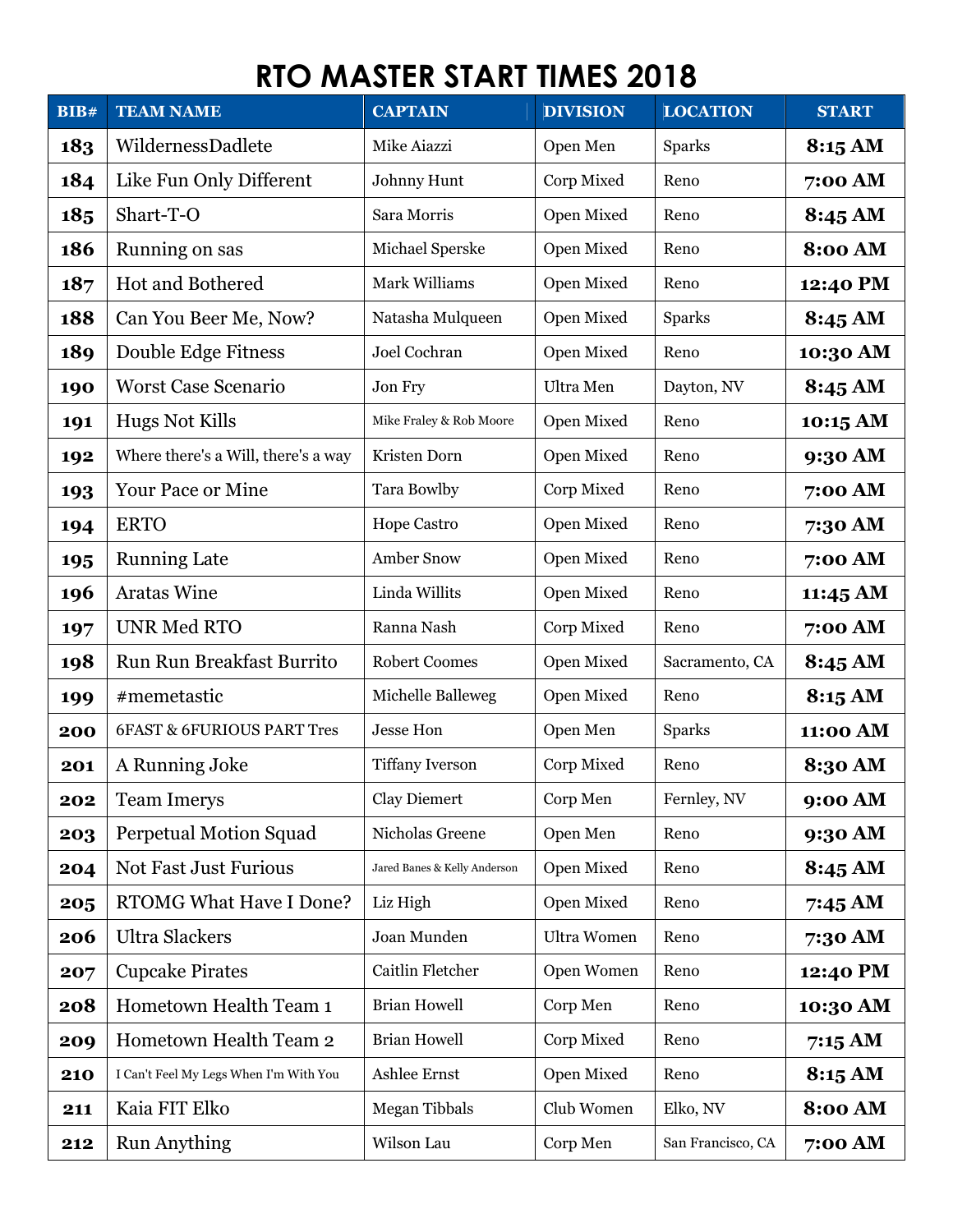| BIB# | <b>TEAM NAME</b>                                   | <b>CAPTAIN</b>                    | <b>DIVISION</b> | <b>LOCATION</b>   | <b>START</b>   |
|------|----------------------------------------------------|-----------------------------------|-----------------|-------------------|----------------|
| 213  | <b>EVOKE FITNESS</b>                               | <b>Brian Campbell</b>             | Open Mixed      | Reno              | 9:00 AM        |
| 215  | 2 Slow 2 Win 2 Dumb 2 Quit                         | Julia Schmidt                     | Open Men        | Spring Creek, NV  | 7:45 AM        |
| 216  | #TheRealSnailTrail                                 | Kristina Kilborn                  | Open Mixed      | Reno              | 9:00 AM        |
| 217  | <b>Prog Runners</b>                                | <b>Ben Challinor</b>              | Open Mixed      | Reno              | 8:15 AM        |
| 218  | The Wenckebachs                                    | Andrea Ritter                     | Open Mixed      | Reno              | 7:30 AM        |
| 219  | <b>Team ArcBest</b>                                | Laura Bogner                      | Corp Men        | Fort Smith, AZ    | 8:30 AM        |
| 220  | Slow No Mercy                                      | Lauren Mazurowski                 | Open Men        | Reno              | 11:45 AM       |
| 221  | The Pacemakers                                     | Melanie Warfield                  | Open Mixed      | Reno              | 10:00 AM       |
| 222  | Sisters and Misters with Blisters                  | Laura Rich                        | Open Mixed      | Reno              | <b>8:00 AM</b> |
| 223  | zucrew                                             | Daryl Hataway                     | Open Men        | Reno              | 9:00 AM        |
| 224  | Lamppost Pizza Goes the Extra Mile                 | Laura Watson                      | Open Men        | Reno              | 7:00 AM        |
| 225  | Dead By Daylight                                   | Sarah Greenblat                   | Open Mixed      | <b>Sparks</b>     | 7:30 AM        |
| 226  | When life hands you lemons pray that they are lulu | James Lockie                      | Open Mixed      | Reno              | 9:15 AM        |
| 227  | Outrunning 50                                      | <b>Winnie Dowling</b>             | Senior Women    | Reno              | 10:30 AM       |
| 228  | <b>Amazon Rattlers</b>                             | Cliff Carpenter & Jaine Montiel   | Open Men        | Fernley, NV       | 8:45 AM        |
| 229  | <b>Make Your Momentum</b>                          | Chuck Kazemi & Anna Mireles       | Open Men        | Reno              | 7:30 AM        |
| 230  | <b>Arrow Electronics</b>                           | Rex Belshaw & Chris Waite         | Corp Men        | Reno              | 8:30 AM        |
| 231  | <b>Stride Health</b>                               | Jordan McIntosh                   | Open Mixed      | San Francisco, CA | 11:15 AM       |
| 232  | Slow Feet Don't Eat                                | Megan Groves & Claire Tillett     | Open Mixed      | <b>Sparks</b>     | 11:00 AM       |
| 233  | Left BehindAgain                                   | Carlos Hernandez-Guillen          | Open Men        | <b>Sparks</b>     | 10:00 AM       |
| 234  | An Epic Run                                        | Angie Salcido                     | Open Mixed      | <b>Sparks</b>     | 7:45 AM        |
| 235  | Hey, I'm Running Too                               | Daisy Frye                        | Open Mixed      | <b>Sparks</b>     | 7:15AM         |
| 236  | Meet My Two Crazy Friends                          | Morgan Hough                      | Ultra Men       | Fairbanks, AK     | 4:00 AM        |
| 237  | Everything hurts and I'm dying                     | <b>Taylor Morgan</b>              | Open Mixed      | Reno              | 7:15 AM        |
| 238  | <b>Super Girls</b>                                 | Johanna Oliver & Stephanie Tanaka | Open Mixed      | Dayton, NV        | 10:15 AM       |
| 239  | B.A.C178                                           | Amy Daibol                        | Open Mixed      | Washoe Valley, NV | 8:45 AM        |
| 240  | Between a Walk & a Hard Pace                       | Rebecca Bickford-Rindels          | Open Mixed      | Reno              | 8:15 AM        |
| 241  | lemons on the run                                  | Katie Ferguson                    | Open Mixed      | Reno              | 7:30 AM        |
| 242  | BeaverFit North America                            | <b>Scott Wing</b>                 | Corp Men        | Reno              | 9:15 AM        |
| 243  | Everyone Else Was Taken                            | <b>Trevor Johnson</b>             | Open Mixed      | Reno              | 7:00 AM        |